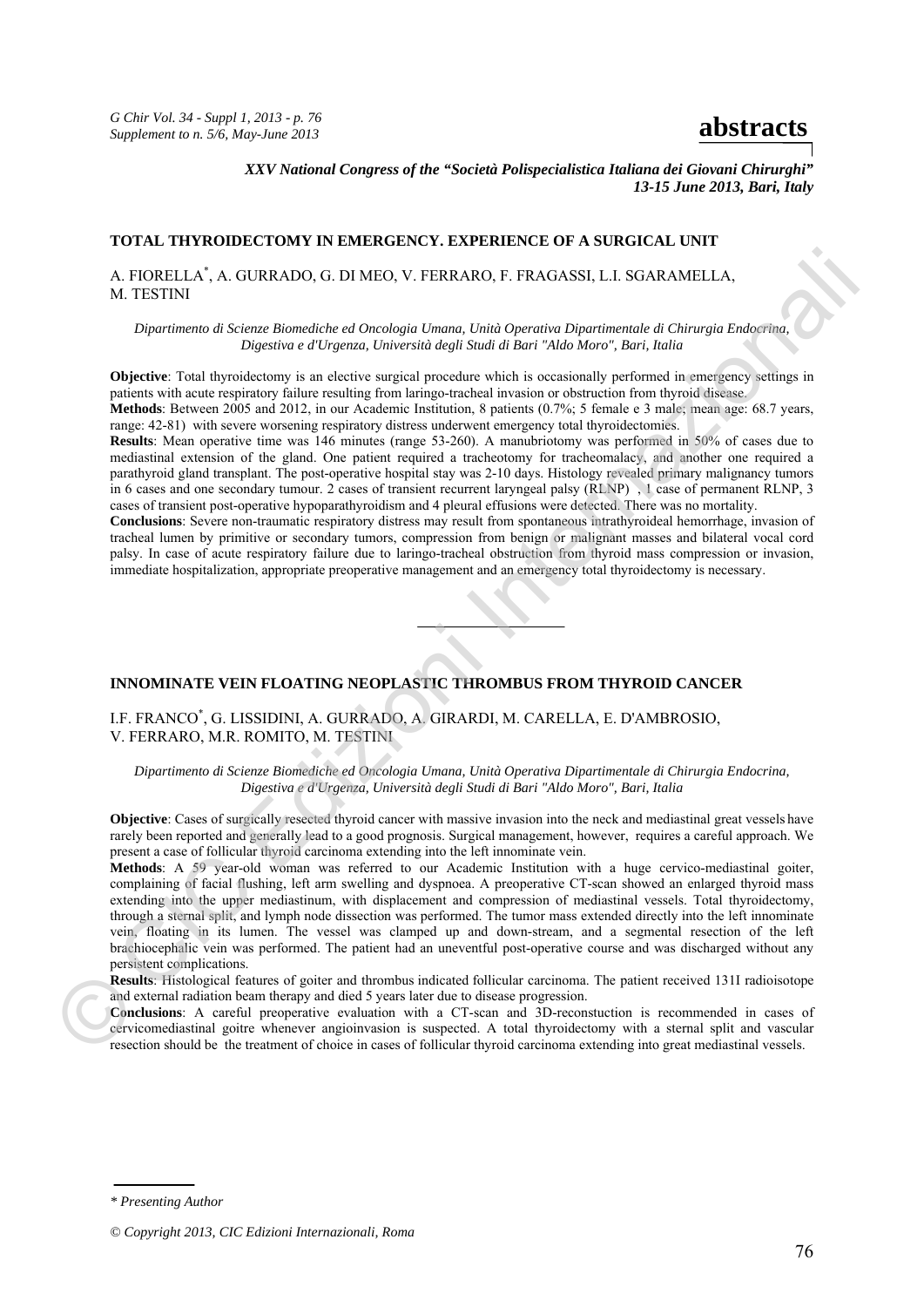*XXV National Congress of the "Società Polispecialistica Italiana dei Giovani Chirurghi" 13-15 June 2013, Bari, Italy* 

## **THYROID AND CARDIAC DISEASE: A SINGLE-STAGE SURGERY**

# P. DI FRONZO\* , A. GURRADO, G. LISSIDINI, M. CARELLA, V. FERRARO, M. FANELLI, F. FRAGASSI, M.R. ROMITO, L.I. SGARAMELLA, M. TESTINI

*Dipartimento di Scienze Biomediche ed Oncologia Umana, Unità Operativa Dipartimentale di Chirurgia Endocrina, Digestiva e d'Urgenza, Università degli Studi di Bari "Aldo Moro", Bari, Italia* 

**Objective**: Thyroid hormones produce changes in the cardiovascular system, affecting cardiac contractility, myocardial oxygen consumption, cardiac output, blood pressure, and systemic vascular resistance. The incidence of thyroid dysfunction in patients with cardiac disease is 11.2%, but combined thyroid and cardiovascular surgery has rarely been reported. The aim of this study was to analyze the outcome of a series of patients who underwent combined total thyroidectomy (TT) and cardiac surgery and to review the literature. © CIC Edizioni Internazionali

**Methods**: During 2009, 10 patients (6 F, 4 M, mean age 66.3, range 51–73 years) affected either by thyroid or cardiac diseases were enrolled in this study. They underwent TT and cardiac surgery at the same time. Cardiac surgery was performed on 6 patients with coronary artery disease and 4 with valvulopathy. All patients were affected by a multinodular goiter which was retrosternal in 6 of them.

**Results**: Mean stay in the intensive care unit was 46.4 hours and the mean hospital stay was 8.4 days. There was no mortality. Postoperative morbidity consisted of one case of transient laryngeal nerve palsy and 3 cases of transient hypocalcemia. There was one case of hemodynamic compromise needing vasoactive drug support.

**Conclusions**: Our experience and review of the literature suggest that it is always justifiable to conduct preoperative screening for thyroid disorders in patients undergoing cardiac surgery. In case of both diseases, a single-stage procedure is recommended as it is safe, feasible, and, despite consisting of two separate procedures, reduces perioperative and anesthesiological risk.



## **HYPERCALCEMIC CRISIS: A RARE MANIFESTATION OF PRIMARY HYPERPARATHYROIDISM. CASE REPORT AND LITERATURE REVIEW**

P. DI FRONZO\* , A. GURRADO, G. LISSIDINI, F. FRAGASSI, R.M. ISERNIA, M.R. ROMITO, L.I. SGARAMELLA, M. TESTINI

*Dipartimento di Scienze Biomediche ed Oncologia Umana, Unità Operativa Dipartimentale di Chirurgia Endocrina, Digestiva e d'Urgenza, Università degli Studi di Bari "Aldo Moro", Bari, Italia*

**Objective**: Hypercalcemic crisis is a rare and potentially lethal manifestation of primary hyperparathyroidism. It is associated with rapid deterioration of the central nervous system, cardiac, gastrointestinal and renal functions.

**Methods**: We present a case of a 76-year-old man in a sudden coma due to hypercalcemic crisis as a first manifestation of primary hyperparathyroidism. A systematic review was performed by consulting PubMed MEDLINE for publications from 1958 to 2011.

**Results**: After nine days of medical therapy that improved his mental status, the patient underwent minimally invasive radioguided parathyroidectomy. Histology evidenced a parathyroid adenoma. Calcaemia level and PTH were normalized in the immediate postoperative period. The recovery was uneventfull and the patient was discharged 72 hours after the operation.

The systematic literature review collects a total of 499 reported cases of hypercalcemic crisis due to primary hyperparathyroidism and it shows that generally primary hyperparathyroidism is found incidentally via simple laboratory tests such as serum calcium and parathyroid hormone (PTH) levels. Hypercalcemic crisis detection at first sight is rare and, unless treated, associated with a mortality rate of 100%. The most frequent histology is the parathyroid adenoma.

**Conclusions**: Despite the advances in management of hypercalcemic crisis, the mortality rate is still 93.5% in patients treated conservatively. Multidisciplinary management, in order to obtain hydration and diuresis and following parathyroidectomy, should be performed to improve survival. Because the hypercalcemic crisis may be the first manifestation of primary hyperparathyroidism, the assay of PTH and imaging of the neck should be primarily considered during diagnostic approach.

*<sup>\*</sup> Presenting Author* 

*<sup>©</sup> Copyright 2013, CIC Edizioni Internazionali, Roma*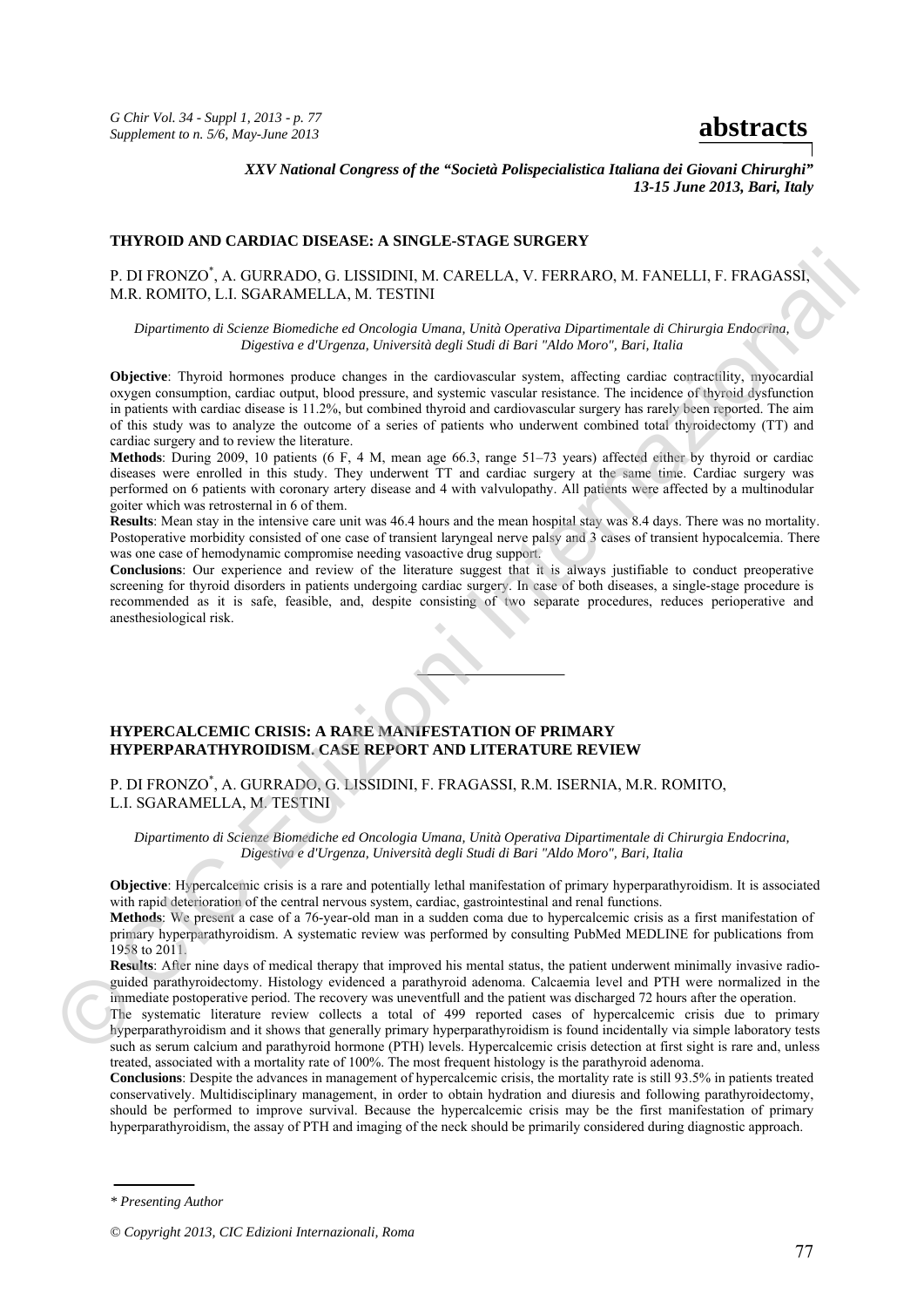*G Chir Vol. 34 - Suppl 1, 2013 - p. 78 S* Chir Vol. 54 - Suppl 1, 2015 - p. 78<br>Supplement to n. 5/6, May-June 2013

*XXV National Congress of the "Società Polispecialistica Italiana dei Giovani Chirurghi" 13-15 June 2013, Bari, Italy* 

## **ADRENAL CYSTS: CLINICAL AND SURGICAL MANAGEMENT**

D. CROCETTI\* , A. PAILOTTA, G. PEDULLÀ, A. DE GORI, M.R. TARALLO, G. CAVALLARO, C. LETIZIA, G. DE TOMA

### *Sapienza, Università di Roma, Policlinico Umberto I, Roma, Italia*

**Objective:** Adrenal cysts represent a rare entity with different ethiology and different clinical significance. Due to their very low incidence and heterogeneity in clinical aspects, many controversials still exist about their management and treatment. **Methods:** From 1984 to 2012, 21 patients (7 M, 14 F, mean age 48.2 years) underwent adrenalectomy for adrenal cysts. 9 patients suffered from hypertension, and 7 were affected by thyroid disorders.

**Results:** 4 patients presented with vague abdominal pain, while in 17 patients cyst was incidentally identified during imaging examinations. All patients underwent complete adrenal function evaluation and imaging study. We found 1 case of cystic pheochromocytoma (confirmed by urinary and blood sampling, and MIBG-scan). All patients underwent adrenalectomy (open approach in the first 10 patients treated from 1984 to 1996, laparoscopic lateral transabdominal approach in the other 11 cases). Indication to surgery included: size over 4.5 cm in 16 cases, malignangy suspicion ad imaging (not confirmed by histology) in 4 cases, cystic pheochromocytoma in 1 case. Histology revealed 11 endothelial cysts, 3 pseudocysts, 6 epithelial cysts and 1 cystic pheochromocytoma. D. CROCETTI", A PAILOTTA, G. PEDUILIÀ, A. DE GORI, M. R. TARALLO, G. GAVALLARO,<br>
1. I.F.TIZIA, G. DE TOMA<br>
Supereza, Università di Roma, Policloico Università Islama, Policloico Università Islama<br>
Dipletter Adreal cytos c

**Conclusions:** The presence of adrenal cyst, even asymptomatic, requires complete endocrinological evaluation and imaging study. In the presence of large size, endocrine activity or any suspicion of malignancy, patients must be referred to miniinvasive adrenalectomy (or open adrenalectomy when needed).

# **LAPAROSCOPIC ADRENALECTOMY: SINGLE CENTRE EXPERIENCE**

A. AGRUSA, G. ROMANO, G. DE VITA, G. FRAZZETTA, D. CHIANETTA, G. DI BUONO\* , G. GULOTTA

## *Azienda Ospedaliera Universitaria Policlinico 'P. Giaccone', Università degli Studi di Palermo, Palermo, Italia*

**Objective**: Laparoscopic adrenalectomy is today considered the gold standard treatment for all benign adrenal tumors. The aim of this study is to evaluate the results of laparoscopic adrenalectomy in a single centre.

**Methods**: We reviewed clinical data on 32 adrenalectomies performed at our istitution from 2009 to 2012. The average age of patients was 47 years (range 38-68); 18 were men and 14 women. For the clinical analysis, patients were divided into the nonfunctioning tumor group ( $n = 20$ ) and the functioning tumor group ( $n = 12$ ). All operations were performed via transperitoneal lateral access.

**Results**: All laparoscopic adrenalectomy were finished successfully and no open surgery was necessary. The median operative time and blood loss in two group were similar. Only in a case of non-functioning left adrenal mass we had a significative intraoperative blood loss managed via laparoscopy with hemostatic matrix. 3 patients with aldosteronoma became normotensive and no longer required postoperative blood pressure medications. 9 patients with Cushing adenoma had resolution or improvement of clinical signs during follow-up periods. In a case at definitive histological analysis we found an adrenocortical carcinoma treated with no capsular disruption during dissection.

**Conclusions**: The results of this retrospective review document that laparoscopic adrenalectomy is a safe and effective treatment for functioning as well as and non-functioning adrenal tumors. Pre-operative workup plays a fundamental role in these diseases. Mere size should not be considered as a contraindication to laparoscopic approach in adrenal masses without adrenoc<br>
adrenoc<br>
Conclus<br>
treatment<br>
these discussions of signs of local invasion.

*\* Presenting Author* 

*<sup>©</sup> Copyright 2013, CIC Edizioni Internazionali, Roma*